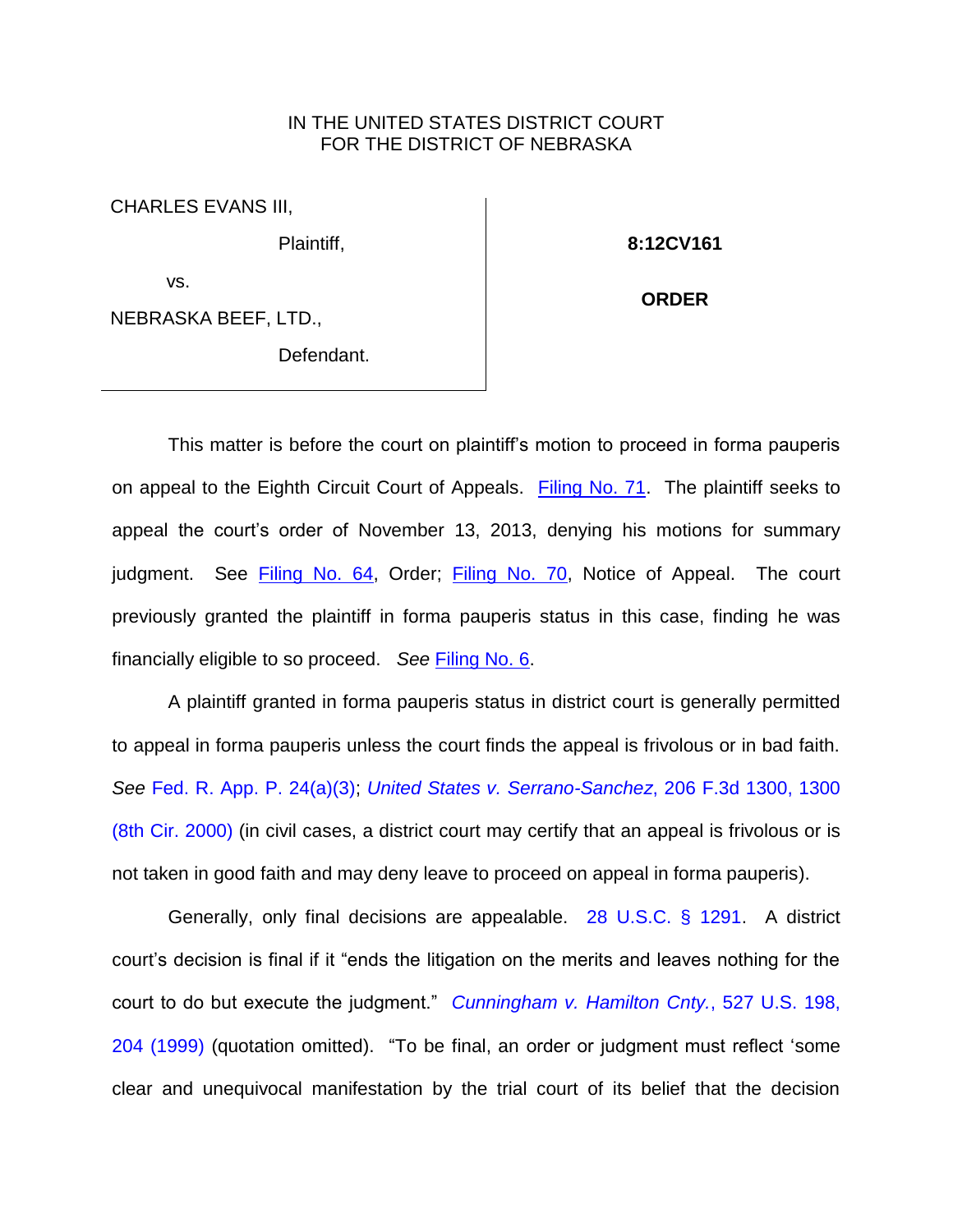made, so far as [the court] is concerned, is the end of the case." *Reinholdson v. Minnesota*[, 346 F.3d 847, 849 \(8th Cir. 2003\)](http://westlaw.com/find/default.wl?ft=Y&referencepositiontype=S&rs=btil2.0&rp=%2ffind%2fdefault.wl&serialnum=2003718516&fn=_top&referenceposition=849&findtype=Y&vr=2.0&db=0000506&wbtoolsId=2003718516&HistoryType=F) (quoting *[Goodwin v. United States](http://westlaw.com/find/default.wl?ft=Y&referencepositiontype=S&rs=btil2.0&rp=%2ffind%2fdefault.wl&serialnum=1995198183&fn=_top&referenceposition=151&findtype=Y&vr=2.0&db=0000506&wbtoolsId=1995198183&HistoryType=F)*, 67 [F.3d 149, 151 \(8th Cir.](http://westlaw.com/find/default.wl?ft=Y&referencepositiontype=S&rs=btil2.0&rp=%2ffind%2fdefault.wl&serialnum=1995198183&fn=_top&referenceposition=151&findtype=Y&vr=2.0&db=0000506&wbtoolsId=1995198183&HistoryType=F) 1995)). The denial of a motion for summary judgment is generally unreviewable as an impermissible interlocutory appeal. *[Leapheart v.](http://westlaw.com/find/default.wl?ft=Y&referencepositiontype=S&rs=btil2.0&rp=%2ffind%2fdefault.wl&serialnum=2029743306&fn=_top&referenceposition=313&findtype=Y&vr=2.0&db=0000506&wbtoolsId=2029743306&HistoryType=F)  Williamson,* [705 F.3d 310, 313 \(8th Cir. 2013\).](http://westlaw.com/find/default.wl?ft=Y&referencepositiontype=S&rs=btil2.0&rp=%2ffind%2fdefault.wl&serialnum=2029743306&fn=_top&referenceposition=313&findtype=Y&vr=2.0&db=0000506&wbtoolsId=2029743306&HistoryType=F)

Although [28 U.S.C. § 1292\(b\)](http://westlaw.com/find/default.wl?ft=L&docname=28USCAS1292&rs=btil2.0&rp=%2ffind%2fdefault.wl&fn=_top&findtype=L&vr=2.0&db=1000546&wbtoolsId=28USCAS1292&HistoryType=F) allows an interlocutory appeal in certain circumstances, this case does not present any such circumstances. *See, e.g., [Huggins](http://westlaw.com/find/default.wl?ft=Y&referencepositiontype=S&rs=btil2.0&rp=%2ffind%2fdefault.wl&serialnum=2018898410&fn=_top&referenceposition=775&findtype=Y&vr=2.0&db=0000506&wbtoolsId=2018898410&HistoryType=F)  [v. FedEx Ground Package System, Inc.](http://westlaw.com/find/default.wl?ft=Y&referencepositiontype=S&rs=btil2.0&rp=%2ffind%2fdefault.wl&serialnum=2018898410&fn=_top&referenceposition=775&findtype=Y&vr=2.0&db=0000506&wbtoolsId=2018898410&HistoryType=F)*, 566 F.3d 771, 775 (8th Cir. 2009). There has been no showing that the order sought to be appealed "involves a controlling question of law" on which there is "substantial ground for difference of opinion" and that "an immediate appeal from the order may advance the ultimate termination of the litigation." [28 U.S.C. § 1292\(b\).](http://westlaw.com/find/default.wl?ft=L&docname=28USCAS1292&rs=btil2.0&rp=%2ffind%2fdefault.wl&fn=_top&findtype=L&vr=2.0&db=1000546&wbtoolsId=28USCAS1292&HistoryType=F) Further, the order does not fall within the narrow, judicially created "collateral order" doctrine, which permits interlocutory appeal of decisions that are conclusive, that resolve important questions separate from the merits, and that are effectively unreviewable on appeal from the final judgment. *Reinholdson*[, 346 F.3d at](http://westlaw.com/find/default.wl?ft=Y&referencepositiontype=S&rs=btil2.0&rp=%2ffind%2fdefault.wl&serialnum=2003718516&fn=_top&referenceposition=849&findtype=Y&vr=2.0&db=0000506&wbtoolsId=2003718516&HistoryType=F)  [849](http://westlaw.com/find/default.wl?ft=Y&referencepositiontype=S&rs=btil2.0&rp=%2ffind%2fdefault.wl&serialnum=2003718516&fn=_top&referenceposition=849&findtype=Y&vr=2.0&db=0000506&wbtoolsId=2003718516&HistoryType=F) (quoting *Cunningham*[, 527 U.S. at 204\)](http://westlaw.com/find/default.wl?ft=Y&referencepositiontype=S&rs=btil2.0&rp=%2ffind%2fdefault.wl&serialnum=1999139763&fn=_top&referenceposition=204&findtype=Y&vr=2.0&db=0000780&wbtoolsId=1999139763&HistoryType=F).

Under  $28$  U.S.C. § 1292(b), an interlocutory appeal must be filed within ten days of the date of the order. [28 U.S.C. § 1292\(b\).](http://westlaw.com/find/default.wl?ft=L&docname=28USCAS1292&rs=btil2.0&rp=%2ffind%2fdefault.wl&fn=_top&findtype=L&vr=2.0&db=1000546&wbtoolsId=28USCAS1292&HistoryType=F) The ten-day filing requirement for interlocutory appeals in [28 U.S.C. § 1292\(b\)](http://westlaw.com/find/default.wl?ft=L&docname=28USCAS1292&rs=btil2.0&rp=%2ffind%2fdefault.wl&fn=_top&findtype=L&vr=2.0&db=1000546&wbtoolsId=28USCAS1292&HistoryType=F) is mandatory and jurisdictional. *[Munroe v.](http://westlaw.com/find/default.wl?ft=Y&referencepositiontype=S&rs=btil2.0&rp=%2ffind%2fdefault.wl&serialnum=2031919875&fn=_top&referenceposition=789&findtype=Y&vr=2.0&db=0000506&wbtoolsId=2031919875&HistoryType=F)  [Continental Western Ins. Co.,](http://westlaw.com/find/default.wl?ft=Y&referencepositiontype=S&rs=btil2.0&rp=%2ffind%2fdefault.wl&serialnum=2031919875&fn=_top&referenceposition=789&findtype=Y&vr=2.0&db=0000506&wbtoolsId=2031919875&HistoryType=F)* 735 F.3d 783, 789 (8th Cir. 2013). The Eighth Circuit Court of Appeals rejects interlocutory appeals on jurisdictional grounds when the petition to appeal is not timely filed. *Id.*

2